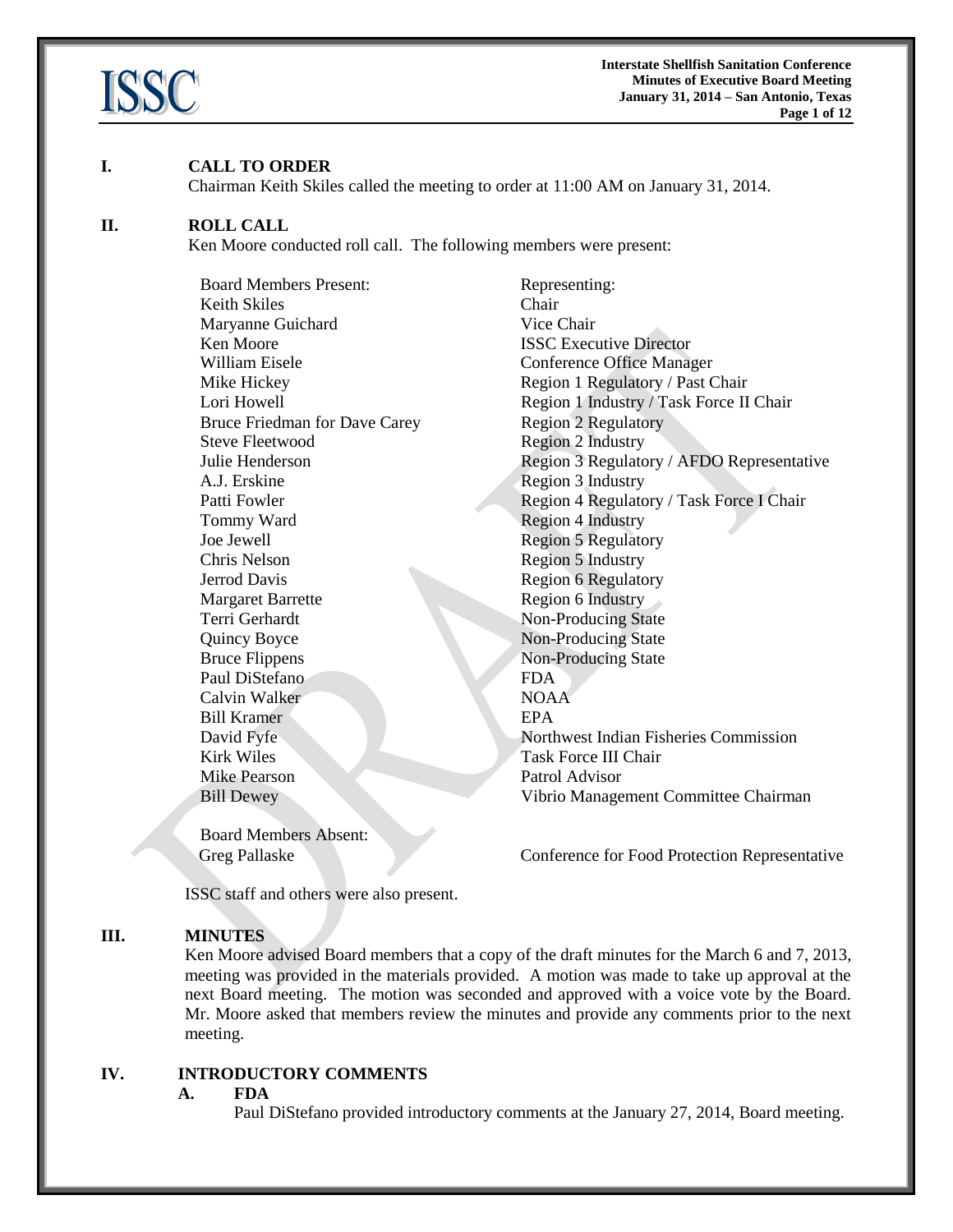

# **B. EPA**

Bill Kramer provided the following report and asked that materials from his presentations be posted to the ISSC website. Ken Moore commented that the ISSC Executive Office can share information with entire membership if requested.

- a. Clean Water Act Recommended Water Quality Criteria for Recreational Waters (Swimming)
	- EPA published final recreational water quality criteria in December November 2012.
	- Section  $303(i)(1)(B)$  of the Clean Water Act (as amended by the BEACH Act of 2000) directs each state with coastal recreational waters to adopt and submit to EPA new or revised water quality standards for those waters for all pathogens and pathogen indicators for those waters to which the new or revised water quality criteria are applicable.
	- The deadline for state adoption and submittal to EPA of revised WQS is three years from EPA publication of new recommended criteria, thus states should complete this action by December 2015.
	- EPA is preparing implementing guidance. http://water.epa.gov/scitech/swguidance/standards/criteria/health/recreation/index.cfm
- 2. EPA Development of Ambient Water Quality Criteria for Viruses Bacteriophage-Viral Indicators
	- In 2014, EPA is:
		- o Conducting three literature reviews collaborating with FDA and reviewing literature on: bacteriophage, norovirus and adenovirus in 2014. Collaborations with FDA are facilitating more robust viral estimates.
		- o Evaluating multiple approaches to derive the bacteriophage criteria and exploring implementation considerations.
	- In 2015, EPA anticipates a draft criteria could be released for public comment.
	- Throughout the process, EPA will also be collaborating on the use impact of future criteria on Clean Water Act (CWA) programs including: research, water quality standards, permits, and enforcement to protect designated uses including shellfish harvesting.

3. Ocean Acidification (OA) – Study of Water Quality Parameters for Criteria and Standards

- EPA and NOAA held an information exchange to promote better understanding of local, non-atmospheric sources leading to coastal acidification. This meeting provided a forum for the two agencies to examine the role that the CWA and existing voluntary programs could play in addressing acidification-related pollution in U.S. coastal waters and to see how lessons learned from efforts to address OA might be transferable amongst regions of the United States encountering ocean and coastal acidification.
- EPA and NOAA have an ongoing collaborative research program that is examining coastal acidification in Narragansett Bay. The program, which is scheduled to run through 2014, will collect data that will enable scientist to better understand the role of land-based pollution sources (e.g., nutrients) in contributing to coastal acidification and the impact of coastal acidification on the health of economically important shellfish species.
- EPA is participating in the Interagency Working Group on Ocean Acidification established pursuant to the Federal Ocean Acidification Research and Monitoring Act of 2009. This working group was created to coordinate OA activities across federal agencies and is charged with developing a strategic plan for federal research and monitoring on ocean acidification.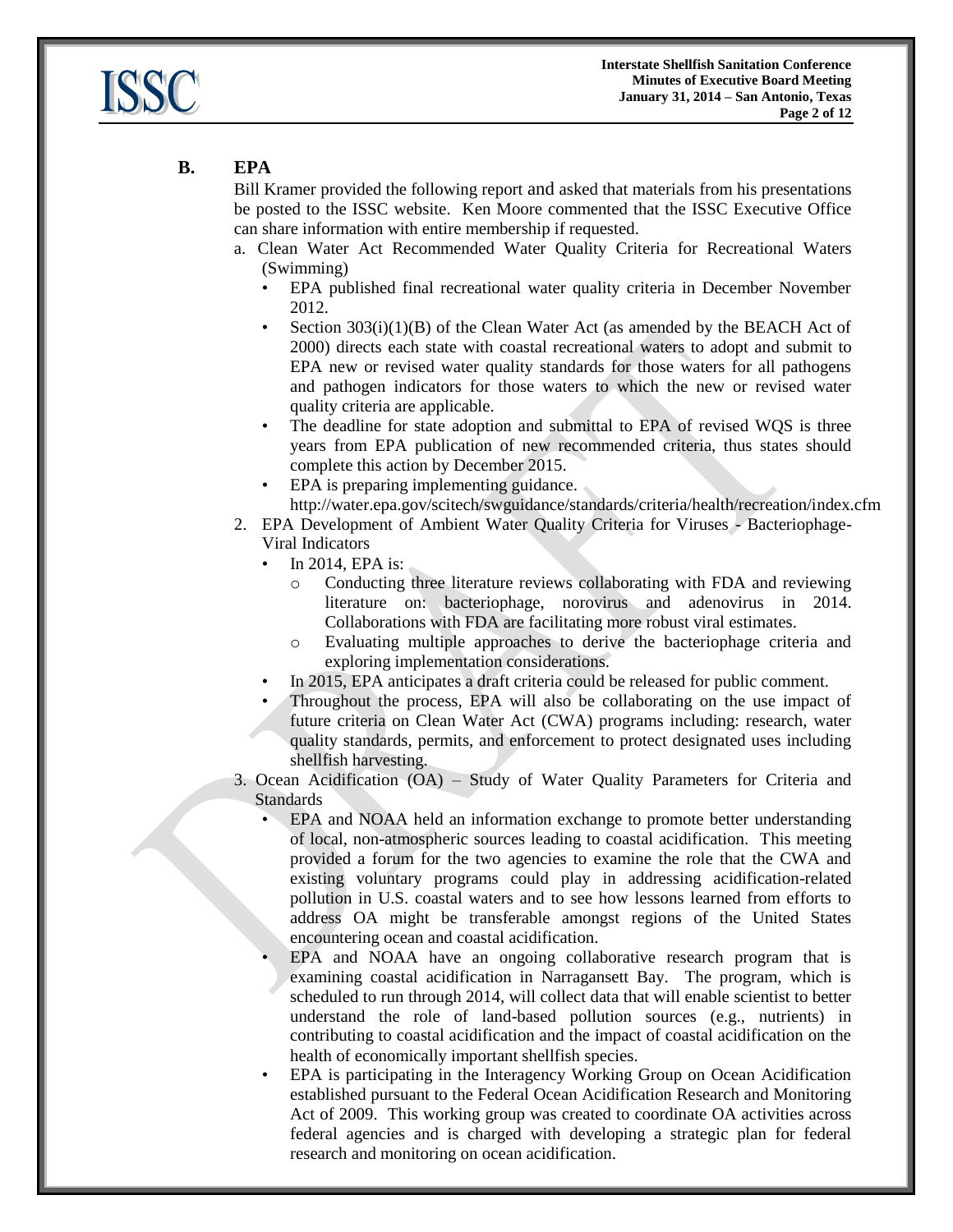

- EPA has committed to participate in seven actions identified in the National Ocean Policy Implementation Plan that pertain to OA and to resiliency and adaptation to climate change.
- EPA Region 10 is participating in the State of Washington's Blue Ribbon Panel on Ocean Acidification, which continues to develop a strategic response plan to address the causes and consequences of acidification.
- 4. Beach Sanitary Survey Tool Demonstration
	- EPA is going to schedule a webcast this spring on the new marine version of the Beach Sanitary Survey Tool. As not all state Beach Programs are co-located with Shellfish Programs, Mr. Kramer asked if there was preference for EPA to notify the ISSC of the presentation time for posting or notification of the States; or for EPA to contact State Shellfish Programs individually?

## **V. PROGRAM CHAIRMAN'S REPORT**

### **A. 2015 Meeting**

Bill Eisele reported that the last Biennial Meeting will be held in a non-producing member State in 2015. The Conference will return to annual meetings beginning in 2016. according to the rotation schedule.

### **B. Executive Board Meeting Schedule**

Bill Eisele reported that the next Executive Board meeting could possibly be a conference call. Ken Moore explained that with regard to items that will need Executive Board action including the budget. Mr. Moore advised the Board that the final budget could be approved during a conference call. He also said that he does not feel like a sit down faceto-face meeting is needed until late summer or early fall of 2014.

A motion was made and seconded that the Spring Executive Board meeting be held by means of a conference call. The motion was approved with a voice vote by the Board.

Following a brief discussion on locations for the 2015 Biennial Meeting, Ken Moore said he will have additional information available for the next Board conference call.

# **VI. COMMITTEE REPORTS**

# **A. Executive Committee**

- 1. Grant Updates
	- a. FDA Cooperative Agreement
	- b. FDA Carryover Funds
	- c. Small Conference Grant
- 2. Financial Statement
- 3. 2014 Draft
- 4. 2013 Work Plan/2014 Proposed Work Plan

#### **B. Foreign Relations Committee**

David Fyfe presented the Foreign Relations Committee report to the Board. He said that FDA had presented a thorough verbal review of Agency activities pertaining to its International Shellfish Program and written copies of FDA's report were made available to the Committee membership. Mr. Fyfe also reported that he had outlined activities regarding China's recent ban of west coast bivalve shellfish and Washington State's response as well as NOAA's efforts to help resolve the situation. He said the Committee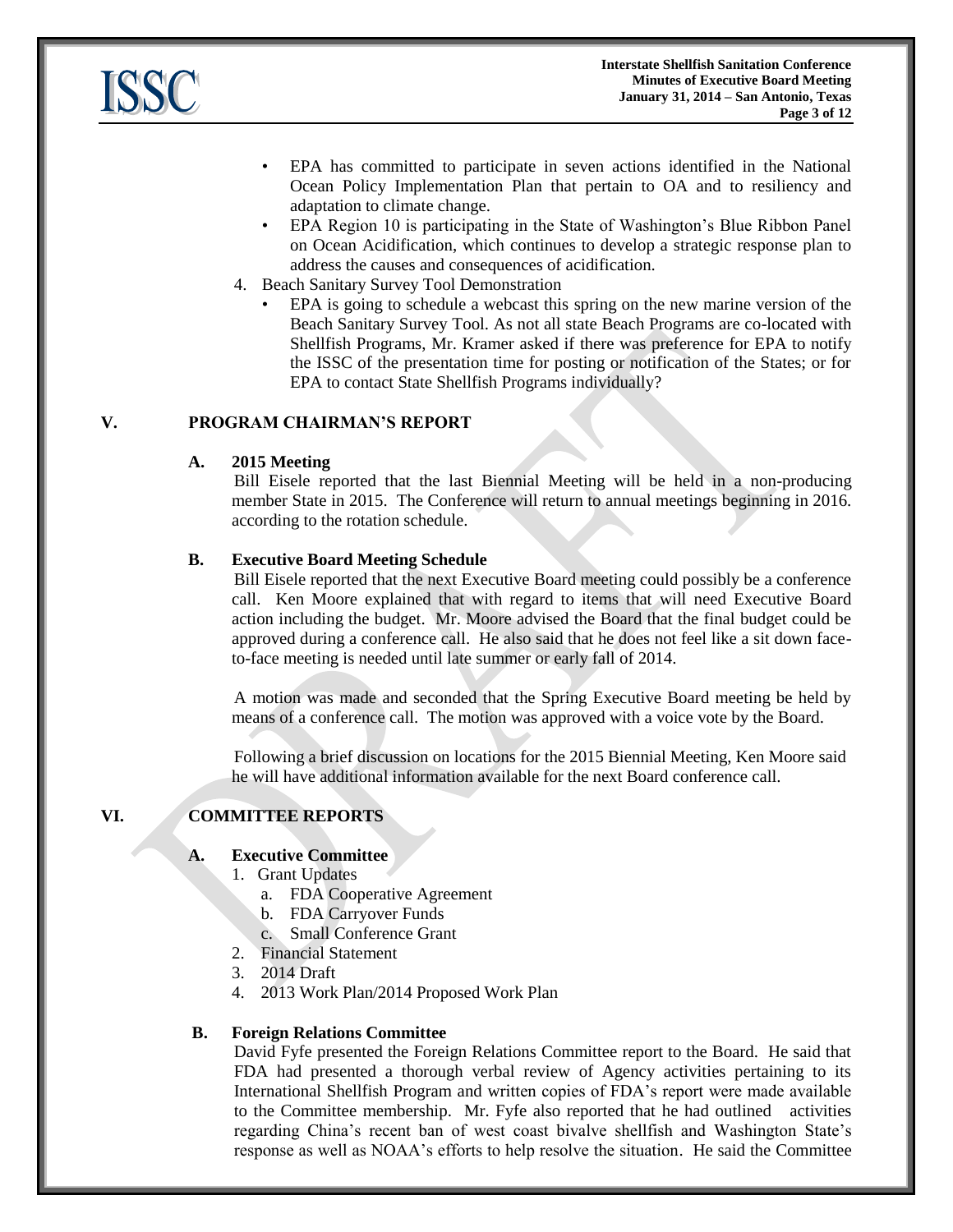

members concluded that these regular reports by FDA are very informative and serve to generate a number of subsequent discussion item. Mr. Fyfe said the Committee had also discussed the following issues:

- Chile may conduct a dye study in conjunction with ICMSS2015.
- Virginia and Maryland oyster producers are exploring the possibility of exporting to Japan.
- Due to the passing of long time New Zealand representative and Foreign Relations Committee member, Phil Busby, other New Zealand representatives in attendance were encouraged to sign up for the Foreign Relations Committee
- At least two representatives from Mexico were in attendance and they were also encouraged to become Committee members.

This report was received as information. No action was required by the Board

#### **C. Import Assessment Committee**

Ken Moore presented the Import Assessment Committee report in Sandy Shepherd's absence. Mr. Moore said the Committee had requested that the Board to revive efforts and research needs to complete validation for the Thermazyme ACP Test. He said this test will allow enforcement decisions to be based on rapid, quantitative methods rather than sensory related methods. Mr. Moore explained that funding had previously been provided to assist in developing this method. He said due to staff changes the work was not completed and was inadequate for Committee review. Linda Chandler commented that the company involved did not support the work of the group that conducted the research. The Board did not take any action on this item.

The Committee report indicated that States are still reporting incidences of Non-MOU product being imported during their own field inspections or through FDA Alerts with mixed enforcement actions. Instances include Non-MOU product as well as product labeled as "cooked" are still entering without any enforcement action. There has been a noticeable increase in product labeled as "cooked" from Non-MOU countries. It is likely that much of this product is mislabeled.

The Committee concluded that State Shellfish Control Authorities have no conclusive tools to properly assess the safety and disposition of mislabeled or questionable raw imported product. Without any conclusive validated testing method State shellfish Authorities are unable to assure consumers that imported Non-MOU product which may be intentionally labeled as "cooked" are safe.

### **D. Program Review**

Ken Moore reported for Mike Hickey that the Program Review Committee had met by means of a conference call on October 3, 2013, with the following recommendations for Board approval.

- 1. Recommended the ISSC Executive Office assist the Committee in the development of a Model Ordinance document which can be easily edited to track changes.
- 2. Recommended Committee participation by the ISSC Executive Director.
- 3. Recommended changing the name of the committee from Program Review Committee to Model Ordinance Effectiveness Review.

Mr. Moore said the Committee recommendation to place more emphasis on the importance of providing cost information with submission of new proposals had been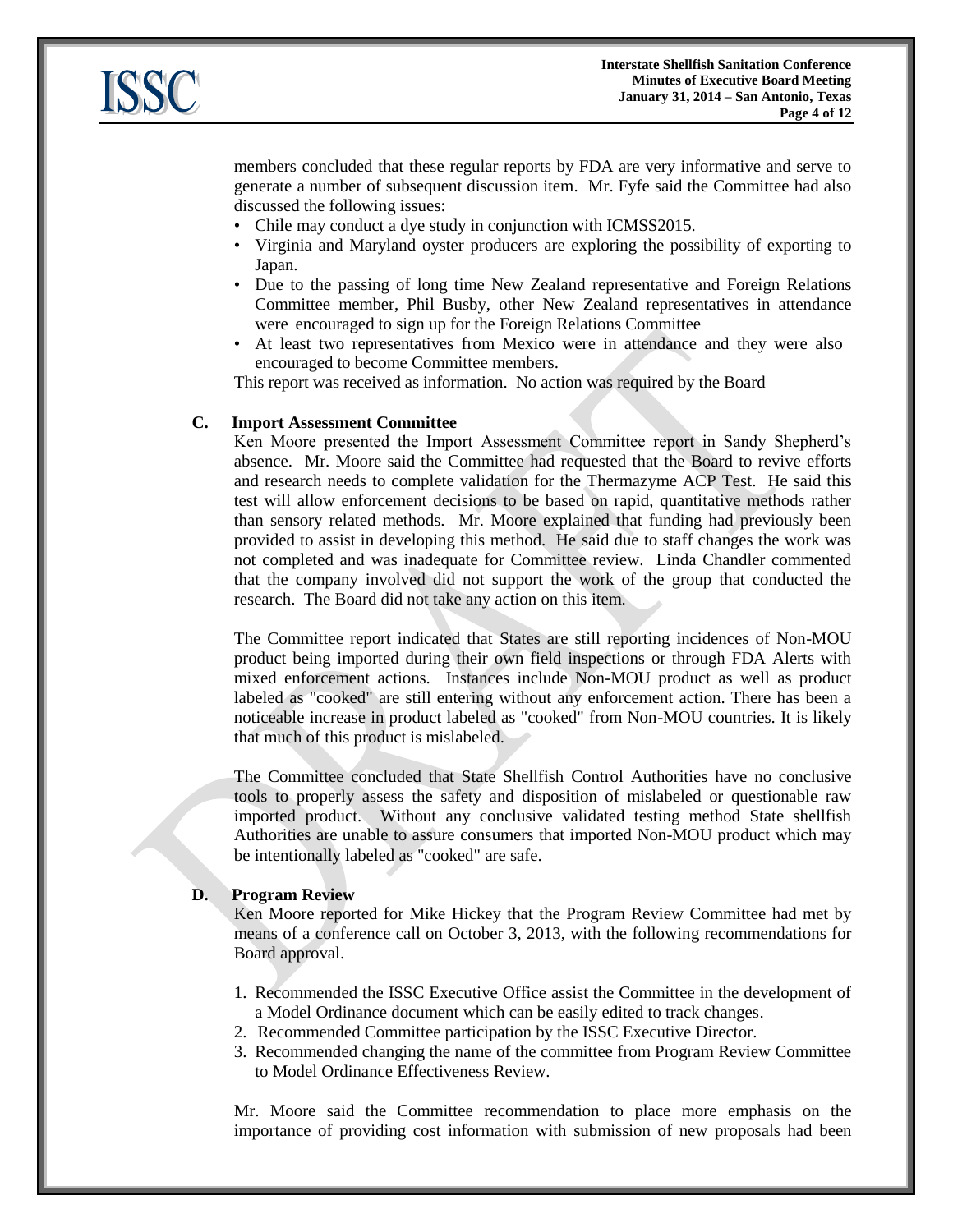

addressed by the Proposal Review Committee. He said these are things we do as a matter of record and no action was required by the Board.

## **E. Research Guidance Committee**

Bob Rheault presented the Committee report as follows and reported that there are significant needs for research to inform regulatory decisions made by the ISSC. Ken Moore asked Board members to advise the Executive Office of any other entities they would like to see included on this list. The recommendations of the Committee are:

- 1. The ISSC should annually present research needs to the USDA National Institute of Food and Agriculture (NIFA), Ecology and Evolution of Infectious Disease (EEID) and National Institute of Health (NIH), NOAA, Sea Grant and other pertinent groups that support relevant research to inform these organization's funding committees of the value of the industry and the research needs that have been identified by the ISSC Research Committee.
- 2. Identified the following research needs:
	- a. Alternative PHP methods of reducing Vibrios that retain the product attributes of live shellfish such as treatment in: ozone, probiotics (bdellavibrios or vibriovax), ethyl pyruvate, cold high salinity relay.
	- b. Rapid detection methods for pathogenic strains of Vibrio.
	- c. Determine the infectious dose/response for the various pathogenic Vibrio strains.
	- d. Investigate how environmental conditions (beyond just temperature and salinity) and cultivation practices impact Vibrio levels and the production of hemotoxins.
	- e. Identify more accurate genetic markers for pathogenicity of Vibrios.
	- f. Determine how environmental strains relate to clinical strains, in order to better define outbreaks and improve outbreak response.
	- g. Identify the processes that impact the uptake and elimination of Vibrios and viruses in shellfish such as: attachment mechanisms, role of digestion, role of temperature and pumping/feeding activity, impact of food or lack of food in the water, mechanisms of elimination.
	- h. Identify how tidal state, turbulence and depth interact to influence Vibrio uptake and retention.
	- i. Refine all elements of the Vibrio Risk Calculator by refining the estimates of serving size, percent served raw/cooked, and estimated ratio of confirmed to unreported cases. Include regional considerations if appropriate.
	- Validate the use of ice slurry on a regional basis and evaluate shelf life impacts.
	- k. Evaluate the impact of prescription and over-counter proton pump inhibitors (such as Prilosec and Nexium) and antacids on the risk of Vibrio infection by evaluating COVIS records and determine if a consumer advisory label for such products would be appropriate.
	- l. Develop a training module to educate public health and epidemiology staff on how to properly investigate and document Vibrio illnesses including guidance on patient interview, COVIS forms, and retail evaluation.
	- m. Vibrio-related issues identified by the ISSC
		- Is total *V.v.* a valid indicator of risk?
		- Are there differential effects of validated PHP on virulent subpopulations?
		- How do environmental factors affect levels of virulent subpopulations?
		- Compile a collection of *V.v.* strain samples for future virulence research.
		- Do other bacterial species react to controls the same as *V.v.* and *V.p.*?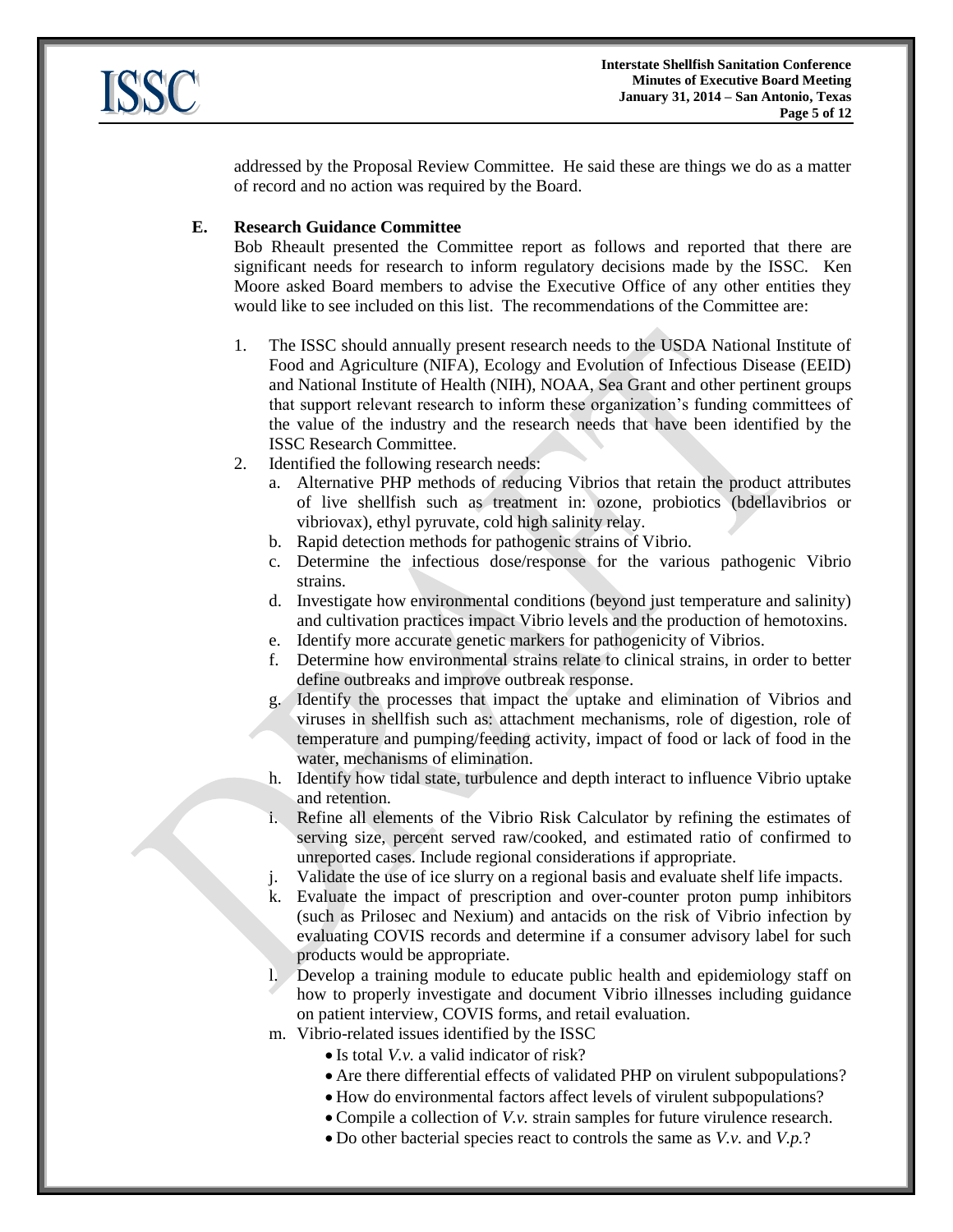

- What are baseline Vibrio (total and virulent) levels at harvest (in oysters and clams)?
- How much Vibrio (total and virulent) growth results from the current time/temperature controls (in oysters and clams)?
- 3. Recommended the following research priorities:
	- a. What regional information is needed to refine risk assessments and risk calculator tools for implementation of effective control plans?
	- b. What is the significance of salinity to Vibrio levels in shellfish.
	- c. Is there a salinity/temperature matrix that determines Vibrio levels?
	- d. What are the key virulence factors (or combination thereof) for *V.v.* and *V.p.*?
	- e. What are the regional differences in pathogenic strains of *V.v.* and *V.p.*?
	- f. What is the percentage of pathogenic strains of Vibrio in growing waters?
	- g. Should the "viable but not culturable" state in pathogenic Vibrios be a concern?
- 4. Recommended developing a rapid test for ASP biotoxin and validation of the DSP rapid test that is currently under review.
- 5. Recommended that the ISSC continue to develop additional information to inform the use of MSC as an indicator of enteric viruses including the retention times and seasonal fluctuations.
- 6. Recommended that the ISSC develop better tools to evaluate whether shellfish have been fully cooked (especially for evaluating imports). The acid phosphatase test has not been fully validated. A quantitative test would be a significant improvement over current organoleptic tests.
- 7. Recommended development of tools to allow the culture of Norovirus for enumeration.

A motion was made and seconded that the Board adopt the recommendations of the Research Guidance Committee. The motion was approved with a voice vote of the Board.

## **F. Traceability**

Bill Dewey advised the Board that the Committee had reviewed Executive Board action on the four recommendations from the October 2, 2011, meeting in Seattle. Following a discussion, a motion was made and seconded that the Board approve the following recommendations:

- 1. Request the FDA to incorporate shellfish traceback in their Train the Trainer course and also ask FDA and ISSC to develop a standalone course and request FDA to request federal, state, and local inspectors get training on shellfish traceback and make it available for continuing education units. A motion was made and seconded to add a request that the ISSC Executive Office contact CDC to explore possibility of receiving CDC COVIS state evaluation for Committee review. The motion was seconded and passed with a voice vote by the Board.
- 2. Appoint a committee to look at the COVIS investigation form to improve traceback and request the ISSC executive office explore the possibility of receiving CDC state evaluations to share with Traceability Committee.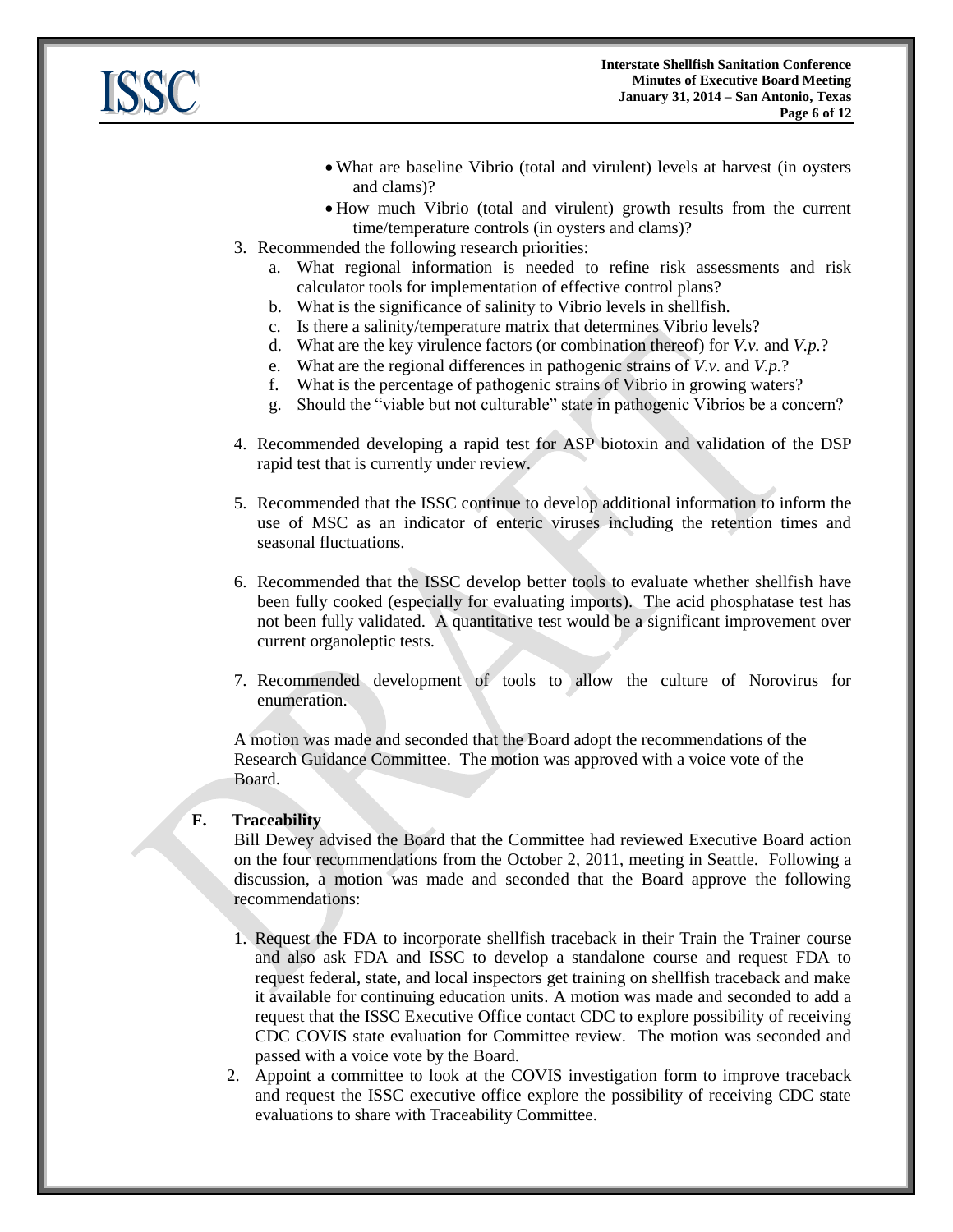

3. Write a letter to ask the Conference for Food Protection to emphasize annually the importance of retaining the tags in an orderly and chronological fashion, noting the dates of consumption, while prefacing this with our appreciation of their efforts on our behalf to date.

# **VII. OLD BUSINESS**

### **A. California Regulations**

Ken Moore reported that California is progressing with regulation amendments.

### **B.** *Vibrio* **Technology Project**

Ken Moore reported that a presentation of study was presented during the Thursday Symposium. The study demonstrated that cooking does reduce Vibrio. This study offers ways for restricted use shellstock to be used. He said the ISSC membership will be advised of the final report.

### **C. Harvester & Dealer Education Program Proposal 09-212**

Ken Moore reported to the Board that most states will not be in compliance this year. He said that within the next thirty days a draft training program could be available for review. Mr. Moore said the template is ready and the cost of the program is \$1200 for a sole user. Materials could be used today if necessary. Requirement will need FDA evaluation criteria. A motion was made and seconded to form a committee to evaluate the minimum requirements for Harvester/Dealer training. The motion passed with a voice vote by the Board.

#### **VIII. NEW BUSINESS**

#### **A. FDA Status of States Report**

Paul DiStefano presented the following general information to the Board.

- The fiscal year 2013 Molluscan Shellfish Evaluation Compliance Program covered the period October 1, 2012 through September 30, 2013.
- Evaluations of all NSSP elements (Growing Area, Control of Harvest, Plants and Shipping, Vibrio and Laboratory) were conducted. The number of states evaluated under each element varied based on the defined level of risk for each program element.
- Evaluations Conducted Included:
	- o Growing Area 18 States and 159 Growing Areas Evaluated
	- o Control of Harvest 19 States and 128 Patrol Areas Evaluated
	- o Plant and Shipping 14 States Evaluated and 148 Certified Dealers Visited
	- o Vibrio 22 States Evaluated, three of the 22 states voluntarily implement Vibrio Controls
	- $Laboratory 10 Laboratory$  Laboratories in six states were evaluated

Julie Anabarchian presented the following Growing Area Element report:

- 18 states evaluated
- 808 growing areas; 159 growing areas evaluated (20%)
- 1 state on an Action Plan
- 2 significant deficiencies
- 2 states were on Action Plans last year the deficiency of not meeting sampling requirements has been resolved, but the deficiency of not completing all reports on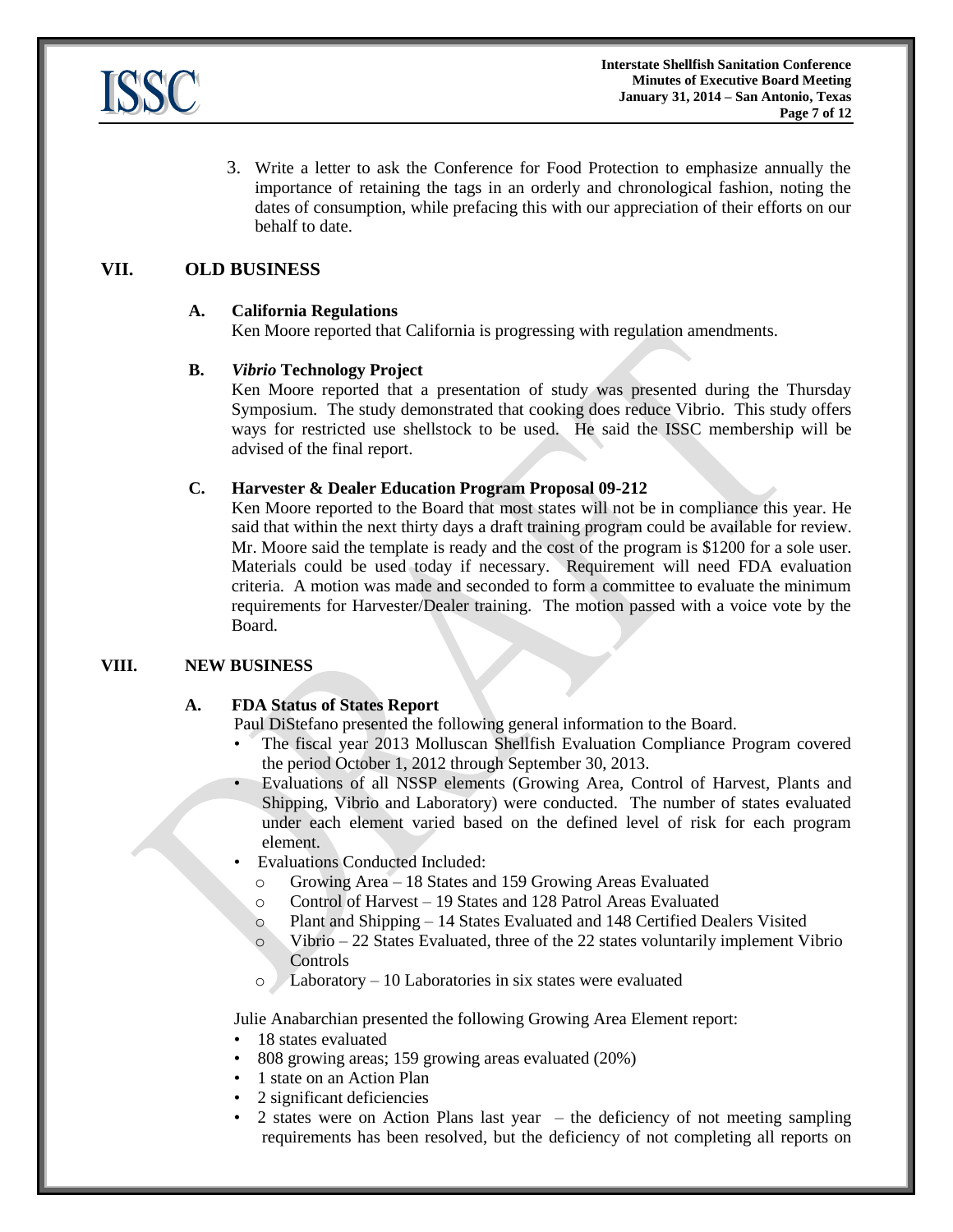

time remains; the deficiency of upwardly classifying growing areas to conditionally approved without sufficient data to support the classification has been temporary resolved.

- Deficiencies or Potential Issues:
	- 1 state 1 overdue 12-year sanitary survey report area to be closed under Action Plan; lack of effective controls to provide direct supervision of shellfish harvested from restricted and conditionally restricted areas for relay pursuant to NSSP MO Chapter V .@04(A) the state actually requested to be placed on an Action Plan for the relay deficiency to increase likelihood of funding from their legislature to address the issue.
	- o 1 state the deficiency of upwardly classifying growing areas to conditionally approved without sufficient data to support the classification has been temporary resolved by downgrading the growing area of concern back to its original classification of conditionally restricted, but this could potentially become an issue if the same area is upwardly reclassified again in the spring without the data to support the upgrade.

Raymond Burditt presented the following reports to the Board.

Control of Harvest Element General:

- 19 states evaluated
- 1059 Patrol Areas in those 19 States; 128 patrol areas evaluated (12%) Patrol Areas may not be defined the same as a classified Growing Area
- No states on Formal Action Plans
- Three state was identified with deficiencies in 2013
- Significant Deficiencies:
- Not meeting patrol frequencies
- States lack direct oversight of shellfish relay program

Plant and Shipping Element General:

- 14 states evaluated
- 148 certified dealers were included as part of this evaluation
	- o 2 PHP
	- $\circ$  26 SP
	- $\circ$  5 RP
	- o 73 SS
	- $O$  42 RS
	- This includes 55 in the NER, 75 in CER, 13 in SER, 0 in SWR, 5 in PAR
- 7 SSO's were standardized
- 8 SSO's had maintenance
- 5 states were in Conformance This means that the state programs complied with all of I.1, I.2, I.3, I.4, I.5, I.6 and 0% of firms failed the I.7 In-field Plant Criteria.
- 6 states were in Conformance w/ Deficiencies This means the state programs complied with all of I.1, I.2, I.3, I.4, I.5, I.6 and 25% or less of firms failed the I.7 In-field Plant Criteria.
- 1 state was in Non-conformance
	- o Does not comply with I.3 (Inspection Frequency) and I. 7 (31%, or 4 of 13 plants failed the In-field Criteria.)
- 2 states were in Major Non-conformance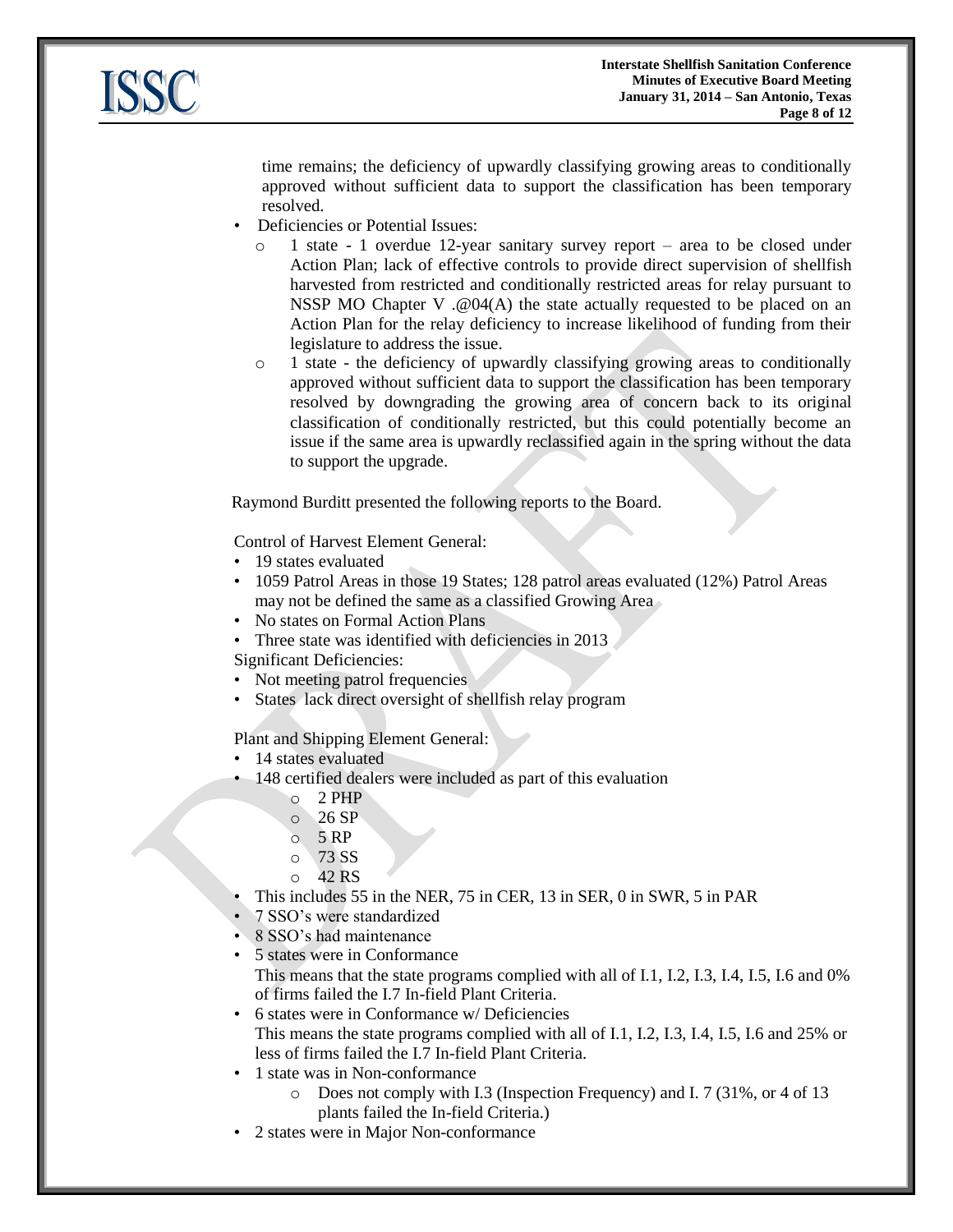

- o Does not comply with criterion I.1(Legal Authority) and I.7 (36%, or 4 of 11, failed the In-field Plant Criteria)
- o Does not comply with criterion I.1(Legal Authority), I.3 (Inspection Frequency), I.5 (Compliance Schedule Follow-up) and I.7 (40%, or 2 of 5, failed the In-field Plant Criteria)
- o Action plans requested from one (1) state
- Two Action Plans Requested 1.) I.7 In-field criteria and 2.) I.3 Inspection Frequency
- Two states under previous Action Plan
	- o State does not have administrative laws/rules in place that provide authority to require dealer certification requirements.
	- o State does not have administrative laws/rules in place that provide authority to require dealer certification requirements.

Significant Deficiencies: These are representative violations at multiple certified dealers within each state.

- Failure to have appropriate Critical Control Points within HACCP Plans
- Failure to have appropriate Critical Limits within HACCP plans
- Failure to have appropriate Verification within HACCP plans
- Failure to have appropriate Corrective Actions within HACCP plans
- Failure to maintain adequate HACCP records
- Failure to maintain adequate sanitation records
- Failure to protect water supply from contamination
- Failure to properly maintain and clean food contact surfaces
- Failure to protect shellfish from cross-contamination
- Failure to protect shellfish from adulteration
- Failure to properly label, store and use toxic compounds
- Failure to maintain control of pests from entering facility
- Failure to properly tag or label shellfish
- Failure to maintain hand washing/hand sanitizing
- Failure to maintain appropriate shipping documents and records
- Failure to have Written Recall Procedures

## Shellfish Plant Inspections

Lizzie Evans reported the following report on State Evaluations of Vibrio Plans

- 22 states have Vibrio plans; 18 states are required to have Vibrio Plan
- Time temperature non-compliance most noted during inspections
- Compliance issues found in Gulf region
- *V.p.* issues of concern and permitting issues found in Northeast and Mid-Atlantic regions
- HACCP critical limits most addressed issue in Pacific region
- Regions have requested FDA assistance
- 209 visits by specialists
	- o Pacific 37
	- o Gulf 82 with 45 vessel boarding
	- o Mid-Atlantic 65
	- o Northeast 25
- States are continuing to develop education programs, management strategies.
- Demand is overwhelming to FDA for demos, etc.
- Calculator use effective
- 2 states have actions plans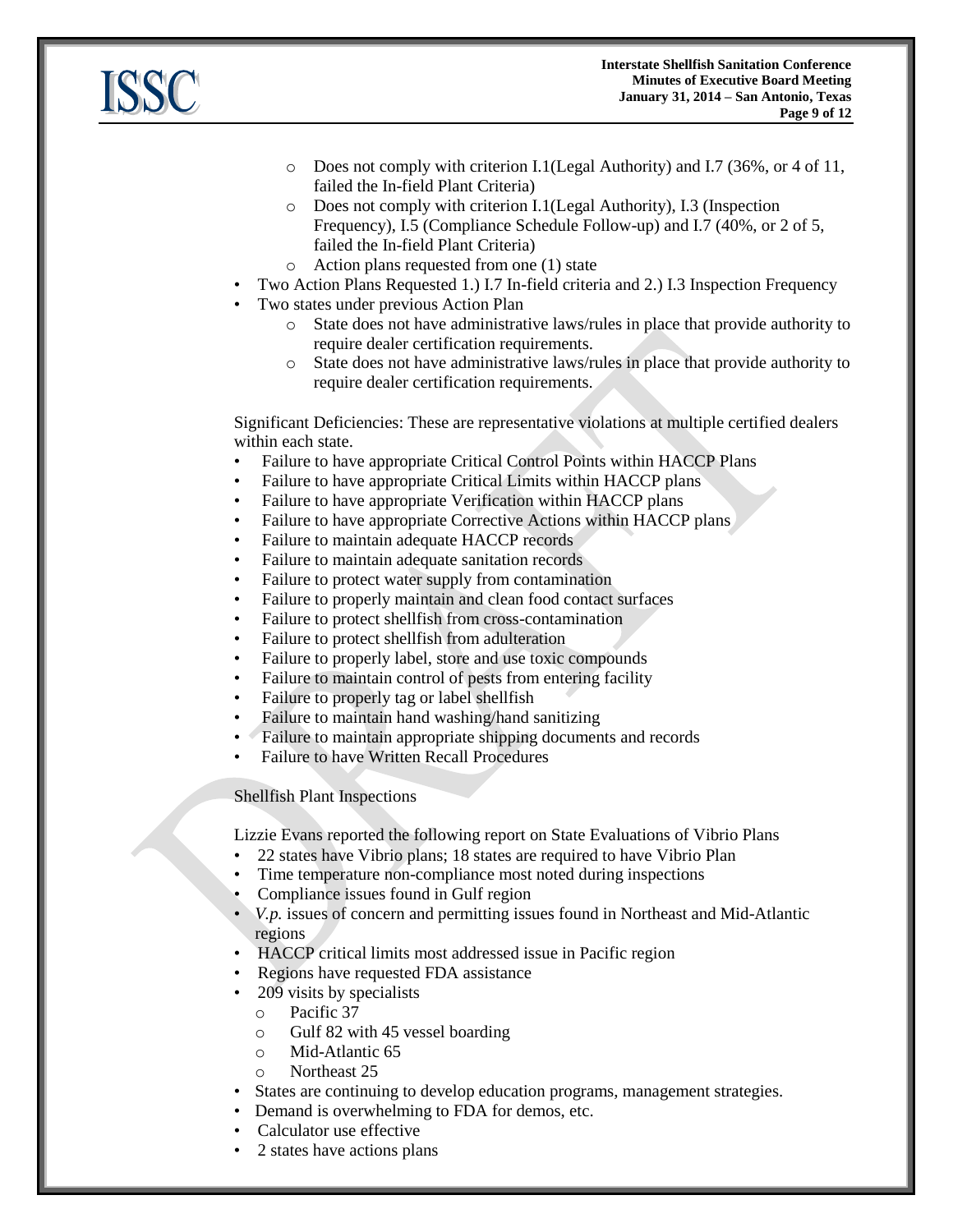

Paul DiStefano commented that states will have to do their own risk per serving calculation. Bill Dewey asked for an update from FDA on clarification of serving size. Ken Moore informed the Board that the subcommittee that had previously been working on this issue had been disbanded. He stated that FDA is working on risk per serving size and that a number was agreed upon but is not in program. Kirk Wiles state that the number being used in risk assessments is 196 grams for serving size. Following further discussion, Ken Moore suggested that the ISSC request FDA share its recommendation on risk per serving size and action was needed to create a level of uniformity. In response to Lori Howell, Mr. Moore said the appropriate place to address a motion on portion size would be during discussion of Proposal 13-204.

Linda Chandler reported on laboratory inspections as follows:

- 16 labs evaluated in 6 states
- 1 foreign 1 domestic –
- did one desk audit due to extensive personnel changes,
- few non-conform
- egregious action caused action plans
- action plan for desk audit
- Backlog issue Should be in compliance by end of 2014

A motion was made and seconded requesting FDA report their compliance schedule and whether or not the frequency of that schedule is being met by FDA. The motion carried with a voice vote by the Board. Paul DiStefano stated that he would share the information with the Executive Office.

# **B. Election of Board Officers**

Bill Eisele reported that the Nominating Committee had met and recommended Maryanne Guichard as Executive Board Chair and Patti Fowler as Executive Board Vice Chair. A motion and a second was made to adopt the recommendation by acclamation. The motion was passed by the Board.

# **C. Proposals**

1. Proposal 11-201-A *Vibrio vulnificus (V.v.)* Controls

Ken Moore reported that the *V.v.* illness database will be transferred to the CFSAN Office. Mr. Moore said he will work with Lori Howell to determine standards for a database. Mr. Moore also said he hopes to share this information with FDA within thirty days.

2. Proposal 11-207 *Vibrio cholera (V.c.)*

Ken Moore advised the Board that the Pathogen Review Committee recommended that *Vibrio cholera* O75 should be treated as a naturally occurring pathogen unless the Authority determines there is evidence of association with pollution. Mr. Moore said he would research the Model Ordinance and make a recommendation for action by the Board at a future meeting.

3. Proposal 13-204 Vibrio Control Plans

Ken Moore advised the Board that the Conference has tasked the Board to work with states to seek and obtain funding for the purpose of assessing the efficacy of time and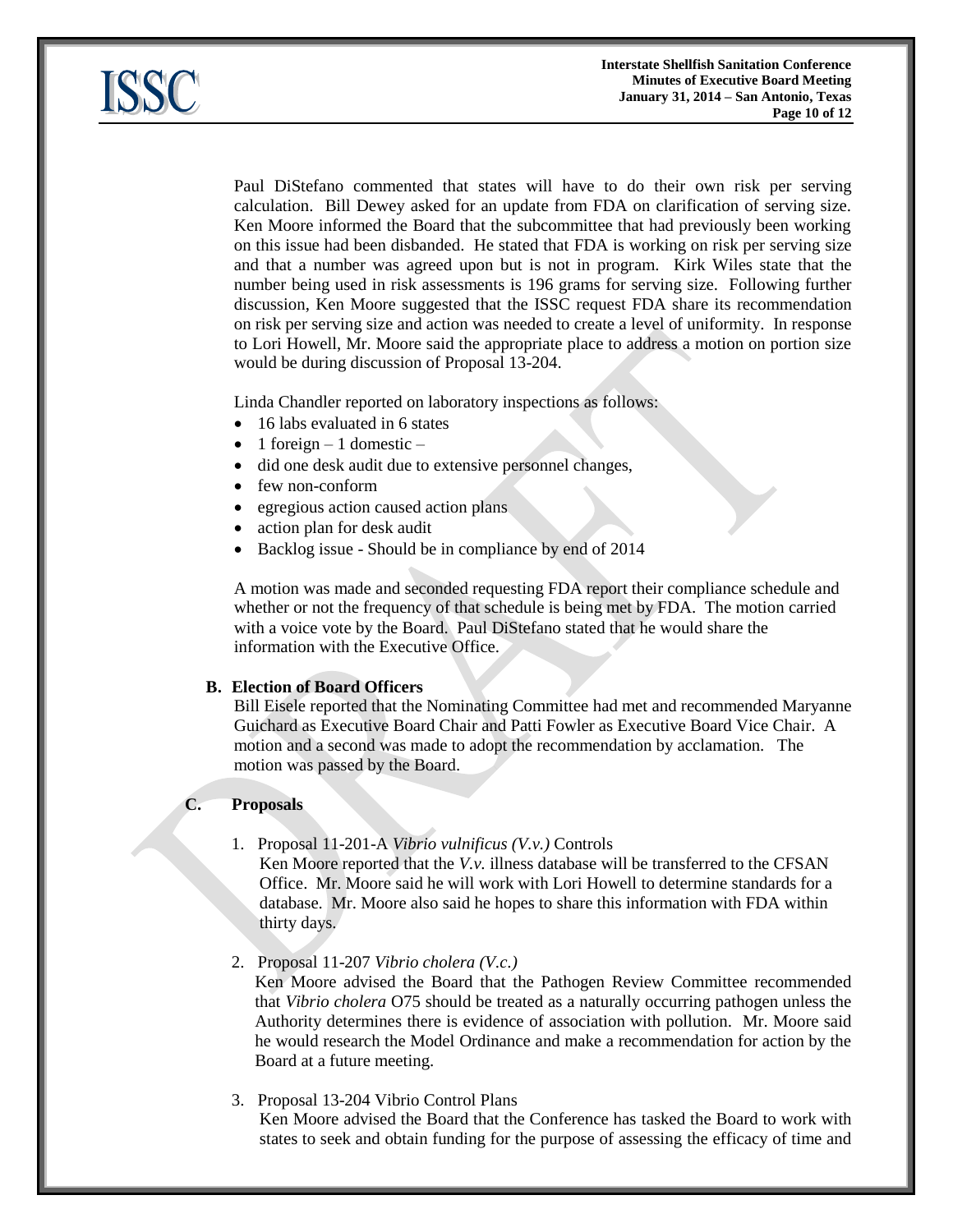

temperature controls on post-harvest Vibrio growth. The following issues were discussed by the Board:

- Proposal 13-204 states that efforts shall be directed at developing robust science to define the combination(s) of prevention and post-harvest time and temperature controls that, when fully implemented, will minimize postharvest Vibrio growth. The proposal directs the ISSC Executive Director, ISSC Chair, in consultation with an appropriate work group including some members of the Vibrio Management Committee, to provide guidance and administrative oversight to promote a coordinated effort among states, industry and the FDA to:
	- 1. Assess regional and environmental differences that may better define the combination(s) of post-harvest time and temperature controls that will be most effective for a given region or state and;
	- 2. Ensure that the results of research efforts will be fully considered by the membership of the ISSC.
- In addition to new research activities directed at scientifically defining effective time and temperature controls, the Executive Office shall request that states and industry submit to the VMC data and information relative to efforts in their respective state associated with time and temperature assessment and control activities. This work shall be conducted over the next one to two years and the science that is generated and compiled shall be used to compose an ISSC Proposal for consideration at the 2015 Biennial Meeting of the ISSC for controlling the post-harvest growth of Vibrios. The Executive Board shall be briefed at each of its semiannual meetings regarding all ongoing work associated with this effort.

Following this discussion a motion was made and seconded to assist states in implementing and carrying out the direction of the Conference in Proposal 13-204. The motion carried with a voice vote by the Board.

As a result of discussion during the FDA Status of States report, a motion was made and seconded that further work be conducted with regard to serving sizes of both oysters and clams (mercenaria), distinguishing regional consumption patterns and species difference, including Northeast, Southeast, Gulf, and Pacific. The motion carried with a voice vote by the Board.

## 4. Proposal 07-305 Press Releases

Ken Moore reported that the Use of Press Committee will continue to report its findings as they monitor use of press. Following a discussion a motion was made and seconded that ISSC share the FDA's final document for CORE SOP with all Conference members. The motion carried with a voice vote by the Board.

- 5. Proposal 11-305 Executive Board Interim Changes to NSSP Model Ordinance Ken Moore advised the Board that a work group would be appointed to develop instructions on the cost field of the ISSC proposal submission form. A report will be provided to the Board at a later meeting.
- 6. Proposal 13-306 Return to ISSC Annual Meetings Ken Moore suggested the Executive Board look at the possibility of condensing the meeting. Following a discussion, a motion was made and seconded to form work